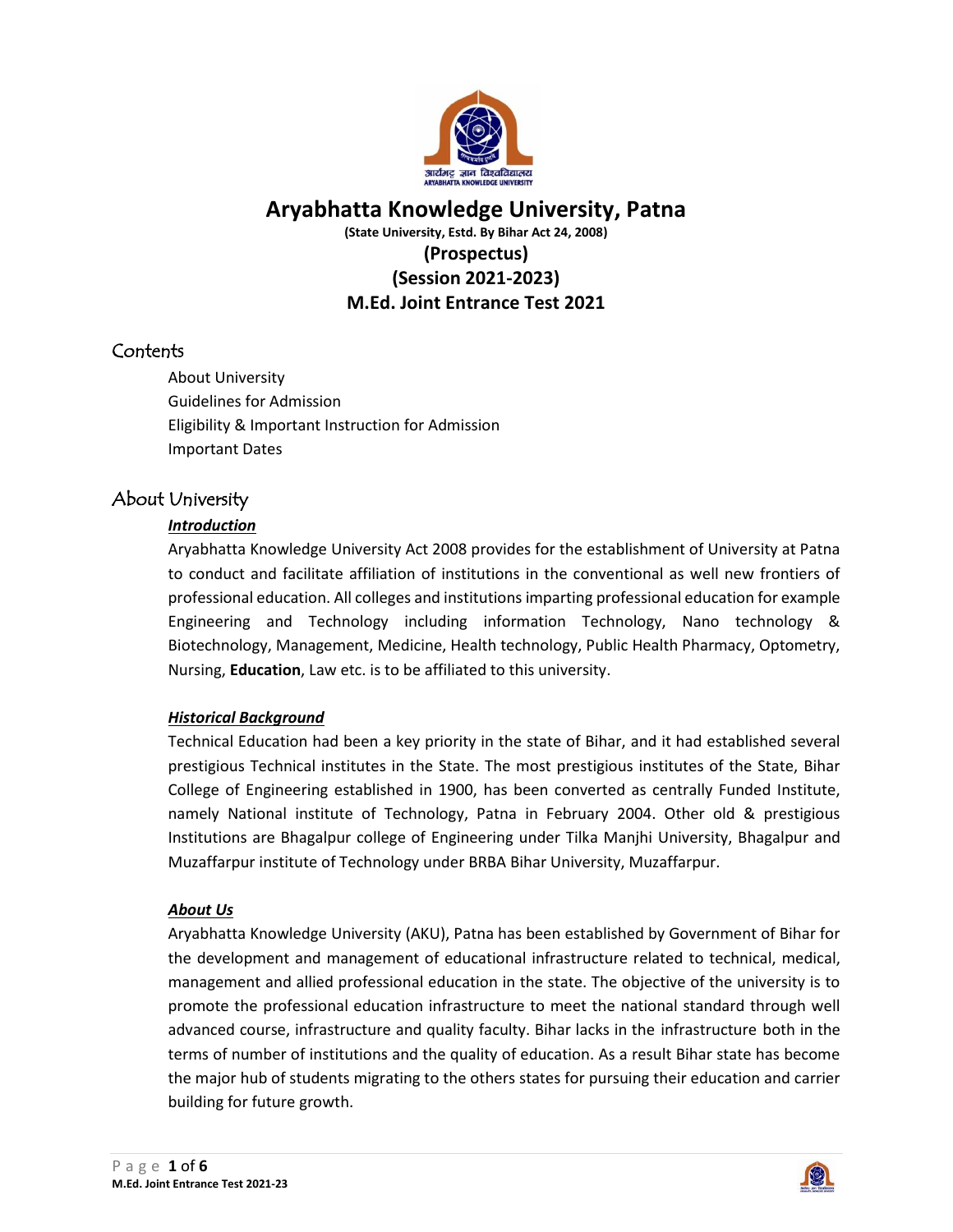# Guidelines for Admission

 Online application form has to fill on University website. **Admit-Card and other related information will be available on university website[: www.akubihar.ac.in](http://www.akubihar.ac.in/)** | **[www.akuexam.net](http://www.akuexam.net/)**

# Eligibility & Important Instruction for Admission

# *For M.Ed*

- Candidates seeking admission to the M.Ed. Programme should have obtained at least 50% marks or an equivalent grade in the following programmes:
	- (i) B.Ed.
	- (ii) B.A.B.Ed., B.Sc.B.Ed.
	- (iii) B.El.Ed.
	- (iv) D.El.Ed. with an undergraduate degree (with 50% marks in each).

# *Note:*

- *1. Candidate belongs to SC/ST/PWD Category are eligible for relaxation of 05% marks in the programmes mentioned above.*
- *2. Appearing Candidates may also apply for the joint entrance examination with the condition that "their result must be announced before the date of admission announced by the university; else his/her candidature will be cancelled automatically without any information.*
- No applicant shall be admitted, who has not applied for the admission within notified time or who, on being selected for admission, does not get himself admitted within the specified time, except where the delay has been condoned by the Competent authority.
- The reservation in seats shall be given as per the rules of the Government of Bihar.
- Relaxation in the qualifying marks in favour of the reserved categories shall be as per the rules of the State Government.
- **Candidates belong to other than Bihar State shall not be given benefits of reservation policies. They will be treated as a candidate of general category.**

# *Instruction*

The online application form is required to be filled in **CAPITAL LETTERS** (except signature) using Where information is required to be filled in boxes, write names in **CAPITAL LETTERS**, leave one box blank between first and middle name and also between middle name and last name or initials of names. Your name, Father's name, Mother's name and Date of Birth in the online application form should exactly be the same as mentioned in the High School/Class X certificate. **Any discrepancy, when ever found, may lead to the cancellation of your candidature**. *Note:*

- *1. Your Application Forms will not be considered if not accompanied by appropriate Certificates & Documents or received after the last date of submission.*
- *2. Incomplete application due to any reason is liable for rejection by The Registrar, Aryabhatta Knowledge University. The department is not responsible for postal delay, if any.*

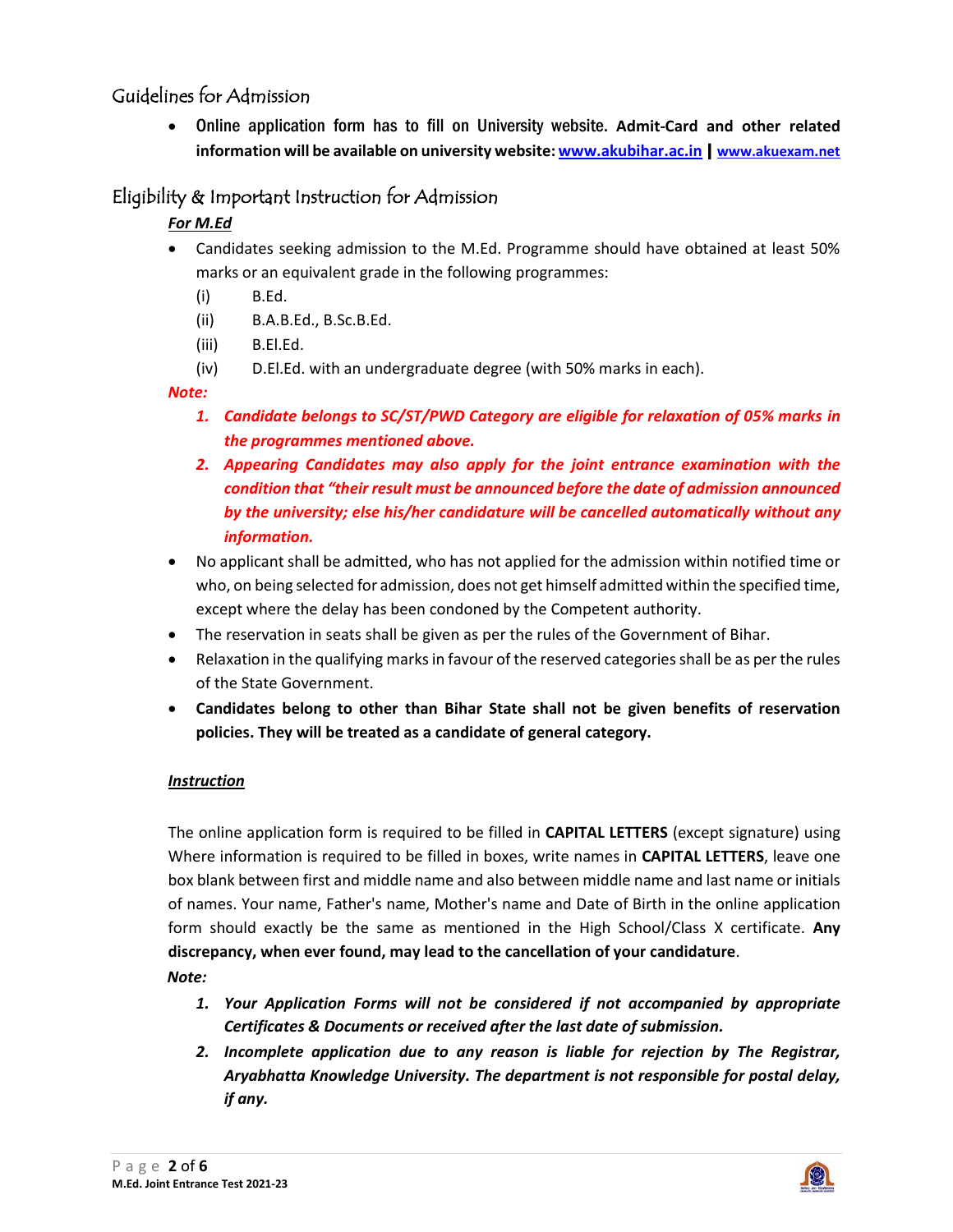### *Important Considerations While Applying*

**However, at the time of admission the following documents will be required in original, along with their attested photo copy for verification. Original documents will be returned to the candidate immediately after verification and comparison.**

- In case the marks statement is not produced by the candidates at the time of admission the decision of the Aryabhatta Knowledge University regarding his/her eligibility and admission to the programme shall be final.
- The candidate selected for admission must pay the required/prescribed fees, in full at the time of admission.
- There is no provision of exemption of course fee & other charges for any category of candidates.
- Candidates are advised to retain photo copy of the Paytm-Receipt for their personal use and record.
- No refund of course fee & other charges is allowed for any reason and in any case.
- Ensure the correctness of your Mailing address, Pin code, E-mail, Telephone/Mobile No. The University will not accept any responsibility for any postal delay/irregularity or loss in postal transit.
- It is the responsibility of the candidates to ascertain whether they possess the requisite qualification for admission. Having been called for the written test/ counselling does not necessarily mean acceptance of the eligibility.
- **After due date application form shall not be accepted.**
- The admission offered to a candidate who has been provisionally admitted to the M.Ed programme will stand cancelled if he/she does not submit the original relevant documents to the admission in-charge at the time of admission.
- Admission to M.Ed. programme will however be subject to verification of facts from the original certificates/documents of the candidates. In case of any discrepancy, even at later point of time after admission, the University reserves all right to cancel the candidate's admission and this decision shall be final.
- Anyone who is already in employment (either whole times or part timer or in honorary capacity shall not be admitted to the M.Ed. (Regular) course without taking leave from the employer for full academic session.

# *Application form sent to*

Only online application form will be accepted

# *Reservation*

1. Seats shall be reserved for SC [16%], ST [01%], BC-I [18%], BC-II [12%] & BC Women [03%]. Admission against these seats will be made provided the candidates has passed the Qualifying Examination and appeared in the test and secured the qualifying marks in Entrance Examination.

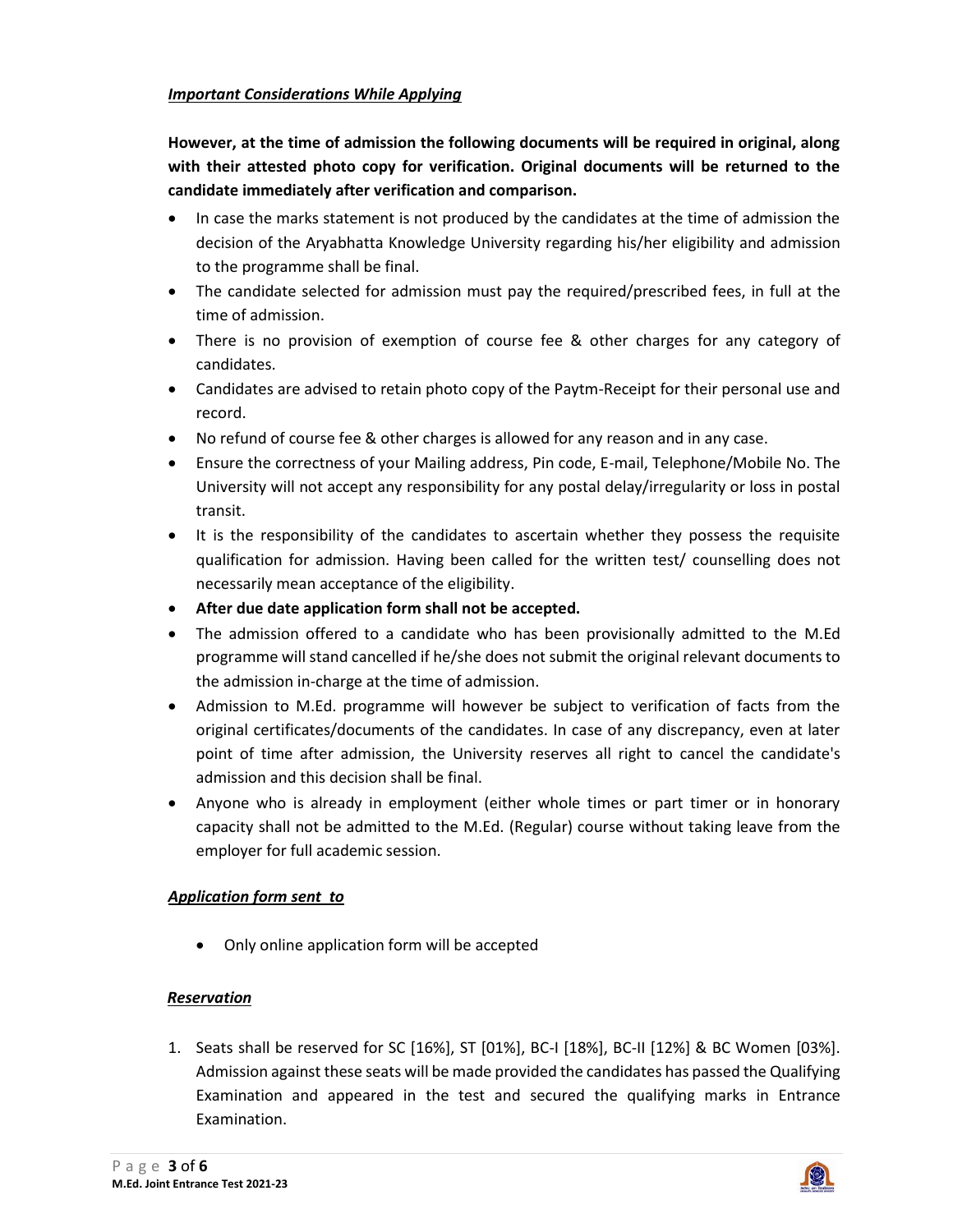- 2. Appearance in the test is mandatory. The reserved category candidates shall have to submit a copy of the certificate mentioning that the candidate belongs to a particular reserved category from an officer not below the rank of S.D.O.
- 3. There will be 3% seat reserved for physically challenged candidates: Visually Impaired (1%), Hearing Impaired (1%) & Orthopedically Handicapped (1 %). These 3% seats are within the intake limit. Percentage of disability will be taken into consideration at the time of selection.

## *Criteria for admission*

- Selection of candidates shall be made strictly as per rules of the University/Department. For result visit on our website: [www.akubihar.ac.in](http://www.akubihar.ac.in/) | [www.akuexam.net](http://www.akuexam.net/)
- The reservation policy of the State Government of Bihar (for educational institutions) and the University rules will be followed.
- No candidate can claim admission as matter of right.
- Selected candidates will be informed about their selection through website or by notice board in the Dept. of Education/Authorised colleges.
- The candidate will have to produce the selection letter and all the original documents as mentioned above, along with the Bank Draft of the amount prescribed as fee for the course at the time of admission by the respective college/department.
- The University reserves the right to amend the schedule, rules, course structure and fee structure as and when it seems necessary.

# *Joint Entrance Test (JET)*

- University will hold Joint Entrance Test for selection of candidate. Selection for admission shall be made strictly in order of merit i.e. percentage of marks secured by the candidate at the Joint Entrance Test held for the purpose.
- No Candidate will be permitted to appear in the Test without a valid Admit Card. The admit card should be presented to the invigilators/other authorised officials for verification. The candidate's identity will be verified in respect of his/her details on the Admit Card. If the identity is in doubt, the candidates may not be allowed to appear in the Test. The authorities may at their discretion provisionally permit the candidate to appear in the Test after completing formalities including taking of thumb impression/several signatures for further verification. No extra time will be granted for these formalities to be completed.
- Selection list will be available at our website[: www.akubihar.ac.in](http://www.akubihar.ac.in/) | [www.akuexam.net](http://www.akuexam.net/)
- Each Candidate will be required to appear in the Entrance test only at the Centre to which he/she has been allotted.
- No telephonic enquiry will be entertained in this regard.
- No change will be made in the test centre allotted to the candidate under any circumstances.
- Candidates absenting from entrance test will not be considered for admission.

# *Description of Entrance Test*

*For M.Ed*

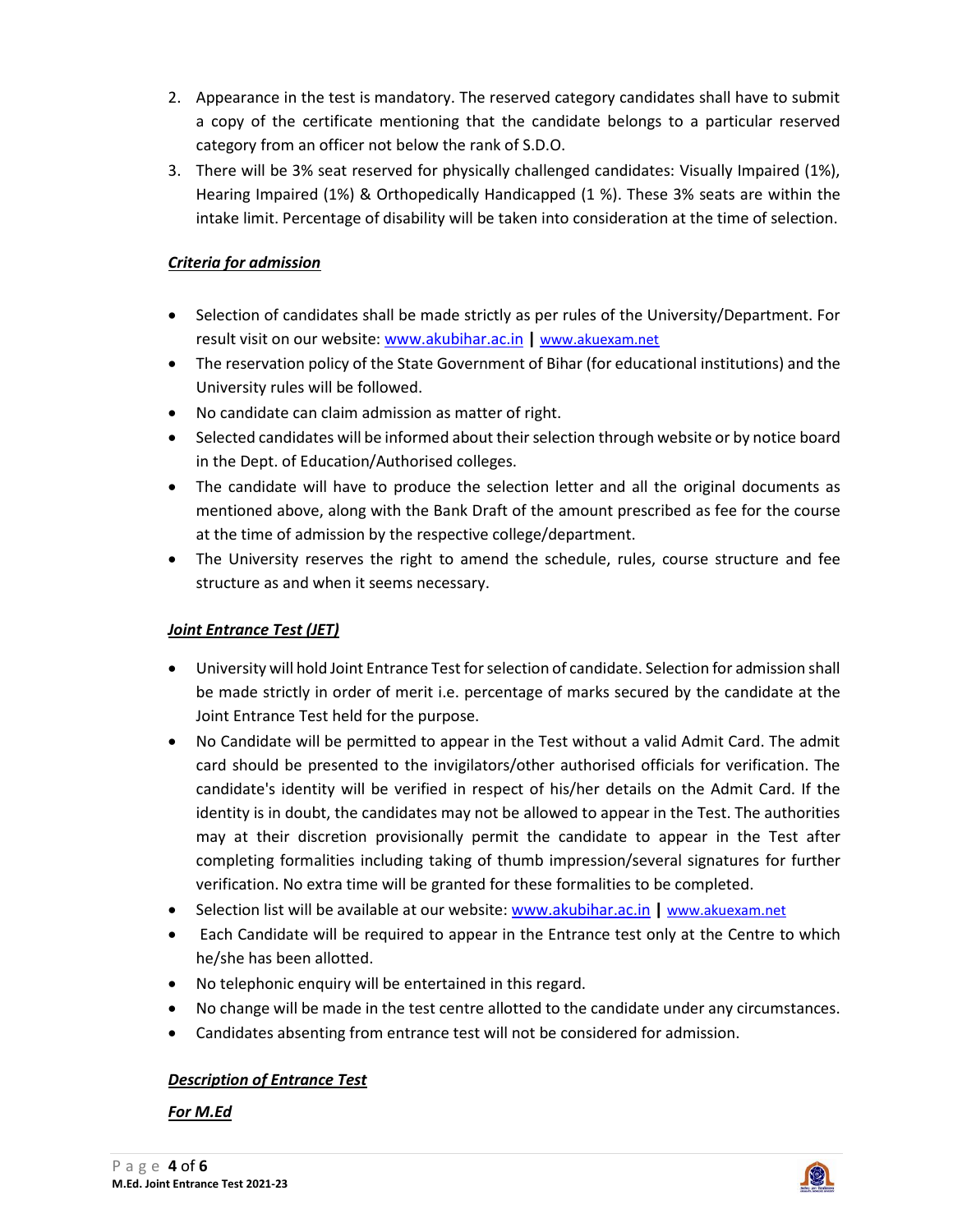| Scheme of Written Entrance Test |                                                                       |                                                                 |       |  |  |  |
|---------------------------------|-----------------------------------------------------------------------|-----------------------------------------------------------------|-------|--|--|--|
| Section                         | Content                                                               | Type & Medium                                                   | Marks |  |  |  |
| A                               | Education in<br><b>Emerging Indian</b><br>Society                     | <b>MCQ</b><br>(Multiple-Choice<br>Question)<br>English or Hindi | 25    |  |  |  |
| B                               | Development of<br>Learners and<br><b>Teaching Learning</b><br>Process | <b>MCQ</b><br>(Multiple-Choice<br>Question)<br>English or Hindi | 25    |  |  |  |
| C                               | Development of<br><b>Education System in</b><br>India                 | <b>MCQ</b><br>(Multiple-Choice<br>Question)<br>English or Hindi | 25    |  |  |  |
| D                               | <b>Education Technology</b>                                           | <b>MCQ</b><br>(Multiple-Choice<br>Question)<br>English or Hindi | 25    |  |  |  |
|                                 |                                                                       | <b>Total</b>                                                    | 100   |  |  |  |

There will be objective type of test for admission in M.Ed. Programme. The test will comprises of 100 questions carrying one mark each. The objective type questions are of multiple choice with four alternative answers (numbered 1,2,3,4) to each question. Candidates are required to choose the correct one. For The candidate will have to choose the correct answer and shade against the appropriate choice in the OMR response sheet provided, strictly adhering to the instructions.

- No negative marking for wrong answers.
- The question paper will be in English & Hindi only.

### *Admission and selection procedure*

- Admission shall be made strictly in order of merit, i.e. percentage of marks secured by the candidate at the Joint Entrance Test and the preference of institutions filled by the candidates.
- Reservation of seats for the candidates of reserved categories will be as per State Government's rules/ A.K.U. rules for admission in other Degree courses. In any case, the percentage of reservation fixed by the State Government will exceed.
- Reservation of seats provided in the general ordinance for admission will be applicable only when candidate fulfills the minimum requirement.
- If at any stage it is found that candidate has furnished any false information, his/her candidature shall be cancelled immediately.
- The university shall reserve the right to take any decision in all matters of admission.
- No applicant shall be admitted, who in the opinion of the Vice-Chancellor, should not be admitted in the best interest of the University.

### *Details of affiliated college with in-take capacity*

#### **College Name with address In-Take Capacity**